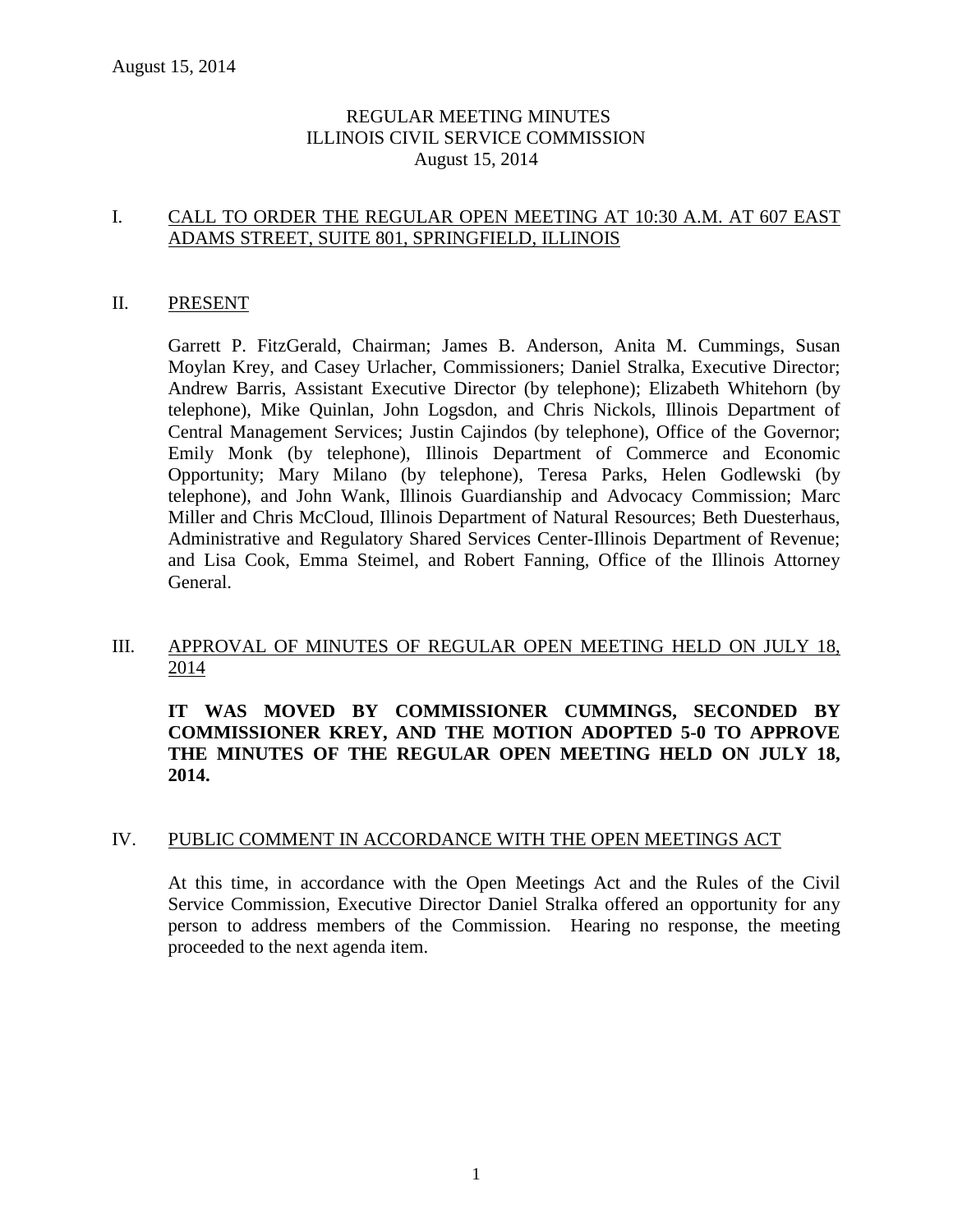#### V. EXEMPTIONS UNDER SECTION 4d(3) OF THE PERSONNEL CODE

# A. Report on Exempt Positions from Illinois Dept. of Central Management Services

| Positions<br>Employees<br>Agency | Total | Number of Exempt |
|----------------------------------|-------|------------------|
|                                  |       |                  |
|                                  |       |                  |
|                                  |       |                  |
|                                  |       |                  |
|                                  |       |                  |
|                                  |       |                  |
|                                  |       |                  |
|                                  |       |                  |
|                                  |       |                  |
|                                  |       |                  |
|                                  |       |                  |
|                                  |       |                  |
|                                  |       |                  |
|                                  |       |                  |
|                                  |       |                  |
|                                  |       |                  |
|                                  |       |                  |
|                                  |       |                  |
|                                  |       |                  |
|                                  |       |                  |
|                                  |       |                  |
|                                  |       |                  |
|                                  |       |                  |
|                                  |       |                  |
|                                  |       |                  |
|                                  |       |                  |
|                                  |       |                  |
|                                  |       |                  |
|                                  |       |                  |
|                                  |       |                  |
|                                  |       |                  |
|                                  |       |                  |
|                                  |       |                  |
|                                  |       |                  |
|                                  |       |                  |
|                                  |       |                  |
|                                  |       |                  |
|                                  |       |                  |
|                                  |       |                  |
|                                  |       |                  |
|                                  |       |                  |
|                                  |       |                  |
|                                  |       |                  |
|                                  |       |                  |
|                                  |       |                  |
|                                  |       |                  |
|                                  |       |                  |
|                                  |       |                  |
|                                  |       |                  |
|                                  |       |                  |
|                                  |       |                  |
|                                  |       |                  |
|                                  |       |                  |
|                                  |       |                  |
|                                  |       |                  |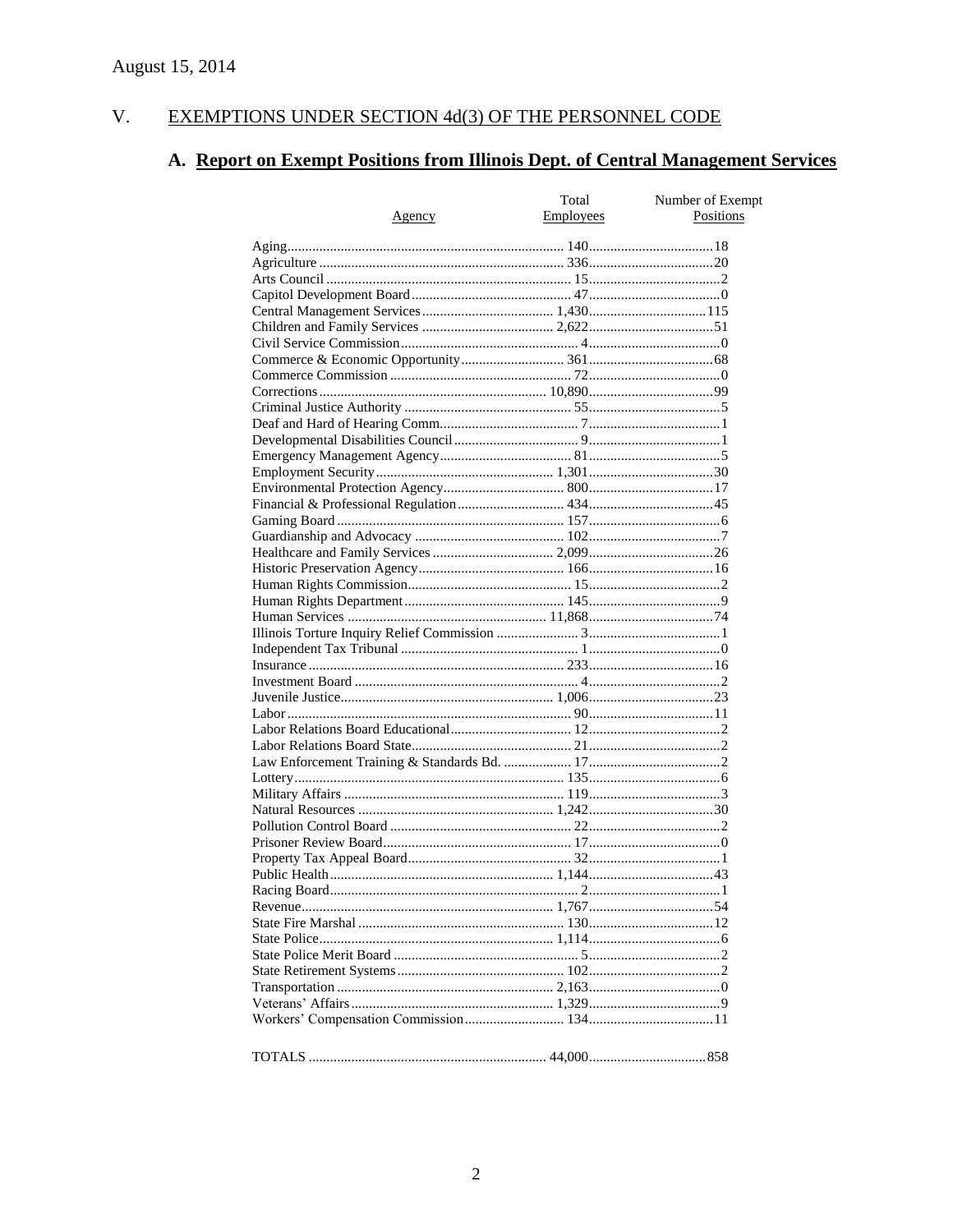#### **B. Governing Rule – Section 1.142 Jurisdiction B Exemptions**

- a) The Civil Service Commission shall exercise its judgment when determining whether a position qualifies for exemption from Jurisdiction B under Section 4d(3) of the Personnel Code. The Commission will consider any or all of the following factors inherent in the position and any other factors deemed relevant to the request for exemption:
	- 1) The amount and scope of principal policy making authority;
	- 2) The amount and scope of principal policy administering authority;
	- 3) The amount of independent authority to represent the agency, board or commission to individuals, legislators, organizations or other agencies relative to programmatic responsibilities;
	- 4) The capability to bind the agency, board or commission to a course of action;
	- 5) The nature of the program for which the position has principal policy responsibility;
	- 6) The placement of the position on the organizational chart of the agency, board or commission;
	- 7) The mission, size and geographical scope of the organizational entity or program within the agency, board or commission to which the position is allocated or detailed.
- b) The Commission may, upon its own action after 30 days notice to the Director of Central Management Services or upon the recommendation of the Director of the Department of Central Management Services, rescind the exemption of any position that no longer meets the requirements for exemption set forth in subsection (a). However, rescission of an exemption shall be approved after the Commission has determined that an adequate level of managerial control exists in exempt status that will insure responsive and accountable administrative control of the programs of the agency, board or commission.
- c) For all positions currently exempt by action of the Commission, the Director of Central Management Services shall inform the Commission promptly in writing of all changes in essential functions, reporting structure, working title, work location, position title, position number or specialized knowledge, skills, abilities, licensure or certification.
- d) Prior to granting an exemption from Jurisdiction B under Section 4d(3) of the Personnel Code, the Commission will notify the incumbent of the position, if any, of its proposed action. The incumbent may appear at the Commission meeting at which action is to be taken and present objections to the exemption request.

(Source: Amended at 34 Ill. Reg. 3485, effective March 3, 2010)

\* \* \*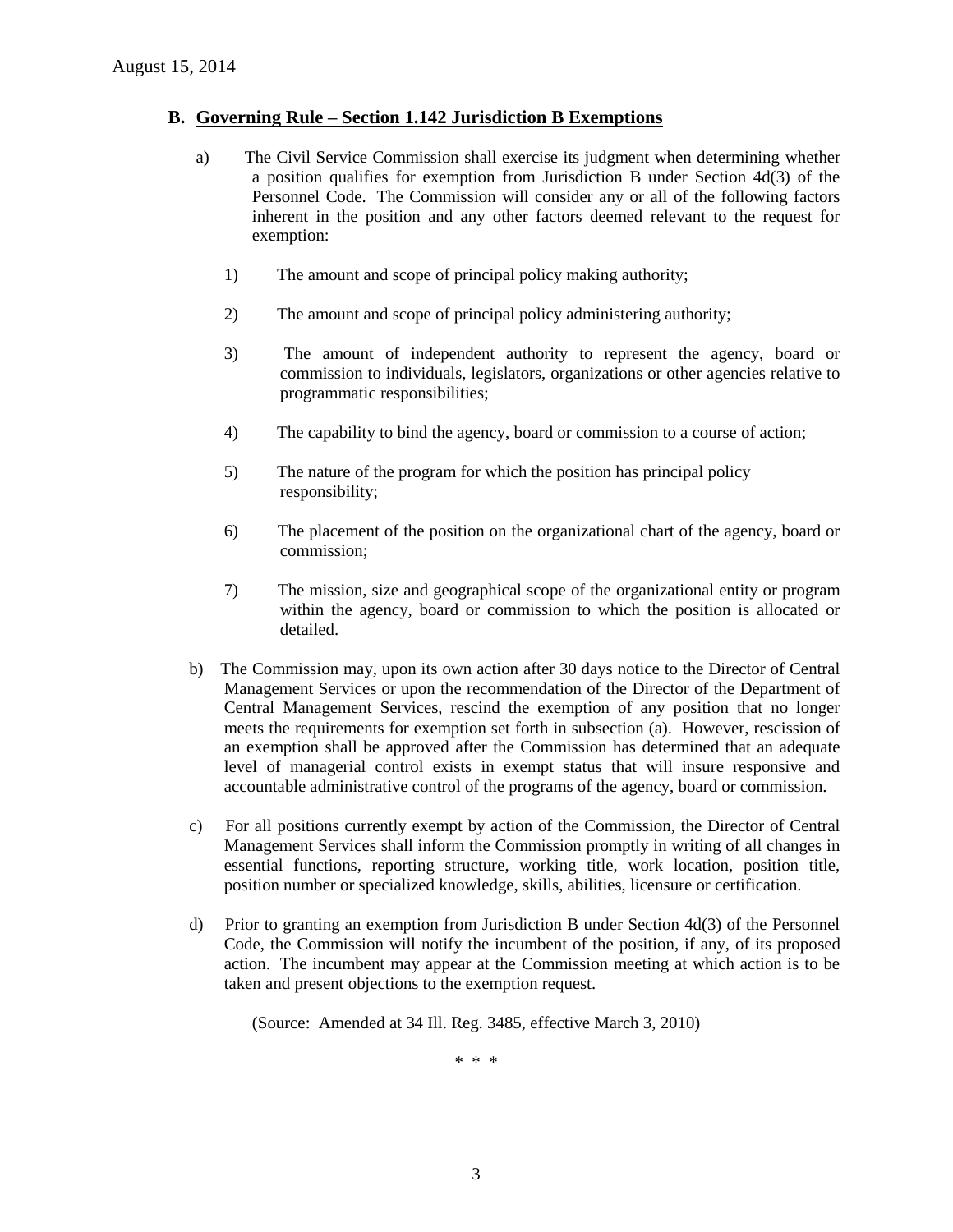# **C. Requests for 4d(3) Exemption**

Executive Director Daniel Stralka reported the following:

The first three requests are from the Department of Commerce and Economic Opportunity (DCEO) and were continued from last month. One of the issues impacting all three requests is the overall number of exempt positions in the agency. The agency presently has approximately 361 employees and 70 of them are already principal policy exempt.

 As to Item C1, this request is from DCEO and is for an Assistant Deputy Director of Marketing, a position that reports to the Deputy Director who reports to the Director. This position would have principal policy responsibility for strategic long term planning for the Office of Marketing, as well as manage new marketing initiatives for the agency. Staff had concerns that this was insufficient standing alone to support a principal policy exemption, especially since its superior exempt Deputy Director "Plans, develops, formulates and implements an Agency-wide strategic marketing plan." It seemed odd that there would be both short-term and long-term strategic marketing plans.

In response to Staff concerns, the agency noted that P.A. 98-0397 effective last year created the Illinois Business Development Council, an entity that is to develop an overall strategic business development plan for the State. Part of this specifically includes developing business marketing plans for the State. This law also mandates that the agency prepare a strategic economic development plan for the State on an annual basis. The agency indicated that as it set about developing this plan, it received a significant amount of feedback that there was an insufficient amount of marketing of the State's economic development efforts. The agency responded by filling the Deputy Director of Marketing position which had been vacant over one year. It also created this requested position as part of a renewed emphasis on marketing.

The Staff also had a concern over the long term planning function since the agency already has an exempt Deputy Director and Assistant Deputy Director of Policy Development, Planning and Research. These positions "Develops strategic planning, policy development and review of new agency programs." The agency responded that marketing is not within the scope of this office.

Due to the above concerns and a generic observation that marketing is something of an agency-wide responsibility considering its mission, Staff was unable to recommend approval of this request.

Emily Monk, Chief Operating Officer-Department of Commerce and Economic Opportunity, responded that the position has significant long-term planning responsibilities which include not only marketing but advertising, trade shows, and determining what the agency's message and branding should be. She noted how there has been much negative noise around the agency in the recent past which highlights the need for improved marketing.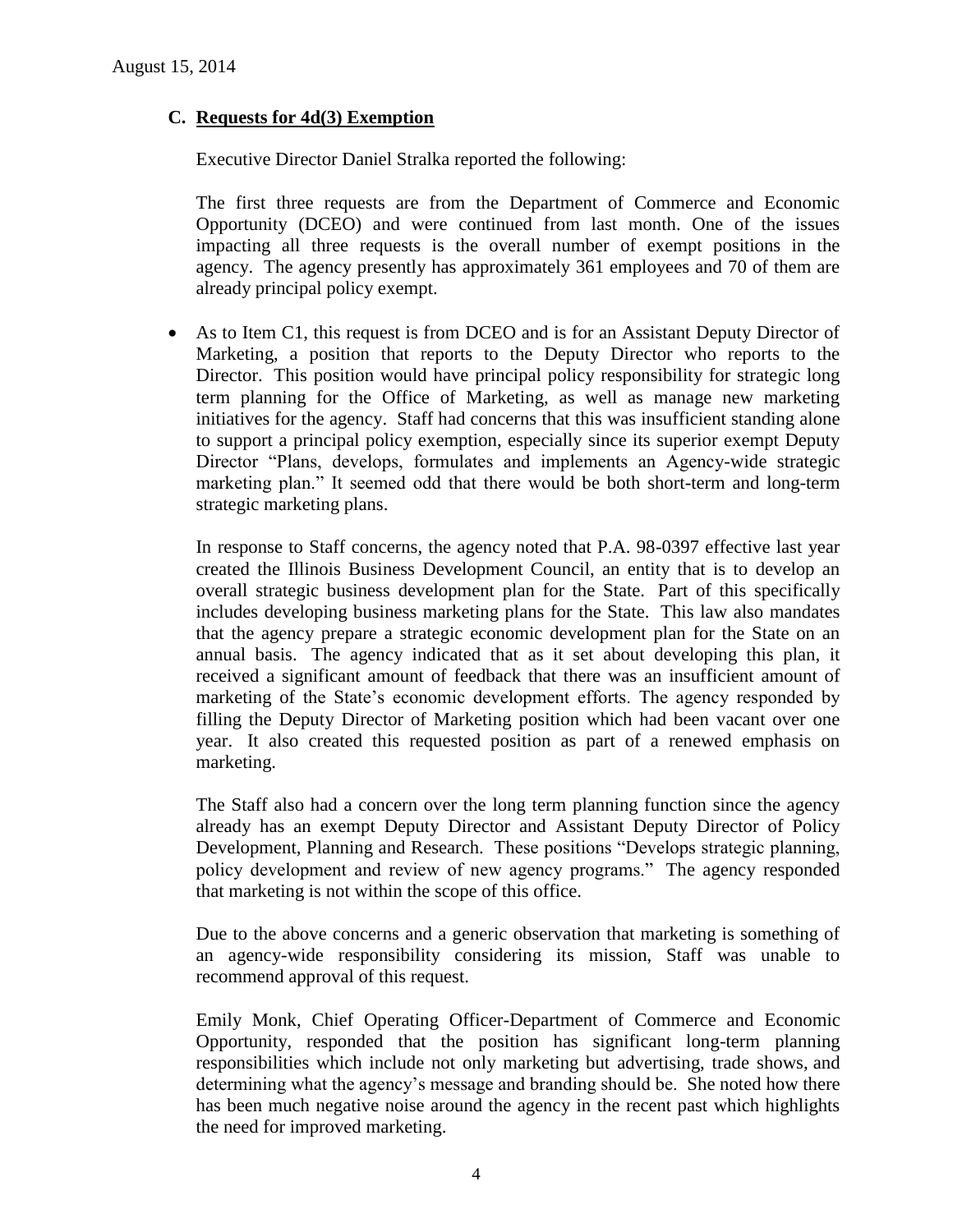Emily Monk added that if the position descriptions do not sufficiently differentiate the principal policy responsibilities between the positions in this program, the agency can supply clarified position descriptions to show how they support the administration of policy in this area.

- As to Item C2, this is another request from DCEO and is for a Deputy Chief of Staff, a position that reports to the Director. The agency requested that this matter be continued to the September meeting. Staff had no objection to this request.
- As to Item C5, this request is also from DCEO and is for an Illinois Works Manager, a position that reports to the Deputy Director of Employment and Training who reports to the Director. This position will have principal policy formulation and implementation responsibility for State created job training programs throughout the State. There is a significant distinguishing factor in that these are State programs as opposed to Federally funded job training programs. While Federal programs make up the lion's share of job training programs throughout the State, they come with significant record-keeping and other limitations. The State programs are generally more flexible in their application.

While the agency makes a valid distinction by the funding source for its job training programs, Staff had a concern since there is an existing exempt Deputy Director of Employment and Training as well as an exempt Assistant Deputy Director. There was concern that the agency was creating an additional exempt position in a program which was not getting any expanded responsibilities, but just reorganizing its job training programs based on the source of their funding. In addition, the Assistant Deputy Director's position description indicates that it administers some job training programs and coordinates new programs. The agency responded by noting that the significant differences between the State and Federal programs warrant a separate principal policy exempt position for each. Commingling them under the control of the Assistant Deputy Director would create an untenable level of operational complexity.

Staff simply did not see where this reorganization of responsibilities was significant enough to warrant a third principal policy exempt position in this program area so was unable to recommend approval of this request.

Emily Monk responded that there are no new work responsibilities in this area, but a growth in job training programs. There is a trend toward an increase in summer job programs. This is not a mandated increase, but these programs are increasing. Emily Monk again offered that if the concern is that the position descriptions do not adequately distinguish the responsibilities of the positions in this program the agency can provide clarifications.

Commissioner Cummings indicated to the agency representative that she would like to see the positions descriptions redone. There is a gray area between policy making and implementation, and she would like to see more of a distinction between these areas.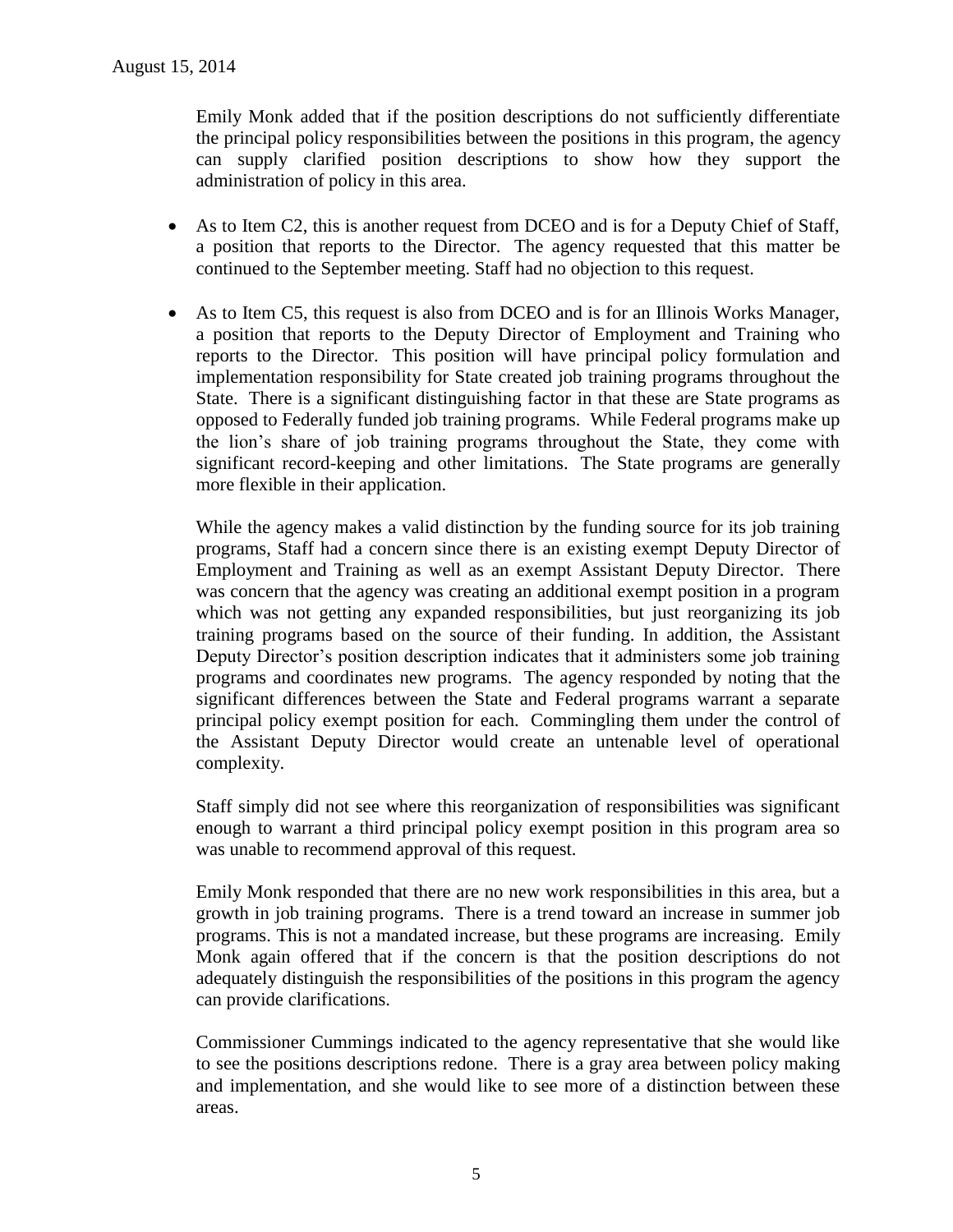Commissioner Anderson added that he also would like to see more differentiation in the position descriptions. He also indicated that the overall number of exempt positions was not the determining factor in his evaluation.

Commissioner Krey commented that there must be current staff performing these responsibilities already so it was unclear to her why the agency was seeking additional exempt positions in these program areas.

Emily Monk replied that the agency would submit clarified 104s for the requested positions in these program areas so would seek an additional continuance. Chairman FitzGerald indicated concurrence with that request.

 As to Item D, this request is from the Illinois Guardianship and Advocacy Commission (IGAC) and is for a Director of Community Rights Relationships and Resources, a position that reports to the Director. Along with its role providing guardianship services to 7800 of the State's eligible residents, the IGAC also maintains a statutory division called the Human Rights Authority (HRA). The HRA is empowered to investigate any allegations that the rights of disabled persons have been violated.

The Commission has recently had several exemption requests from other agencies related to the Colbert Decree which, generally speaking, deals with the community integration of disabled residents. This initiative also impacts the IGAC as wards it is responsible for may be eligible to participate in this initiative. In addition, the IGAC has statutory mandates to monitor its wards which will be impacted by community integration, and it provides disabled person's rights subject to enforcement by the HRA. The agency created this position and is seeking its principal policy exemption to, essentially, develop and implement policies on behalf of the IGAC to respond to the impact of community integration. These issues include not only housing but education, eligible persons in corrections facilities, and issues unique to those in rural areas. For these reasons, Staff recommended approval of this request.

Dr. Mary Milano, Executive Director of the Illinois Guardianship and Advocacy Commission, concurred with the Staff representations.

 As to Items E1 and E2, these requests are from the Department of Revenue and are for two positions in the Collections Bureau, the Springfield Enforcement and Field Compliance Managers, both of whom report to the Program Director who reports to the Director. Both of these positions were granted principal policy exemptions back in July 2011 but because their collective bargaining status was unclear, it was a term exemption until that issue could be resolved. This past October, both positions were finally excluded from the collective bargaining unit. Since their essential duties have not changed since first granted, Staff recommended approval of these requests. It was noted that their term exemptions actually expired in June but the agency failed to timely resubmit these requests so for continuity of status, if the Commission approves these requests, the approval should be retroactive to June 20, 2014. Beth Duesterhaus, Administrative and Regulatory Shared Services Center-Illinois Department of Revenue, indicated this was an oversight of the agency.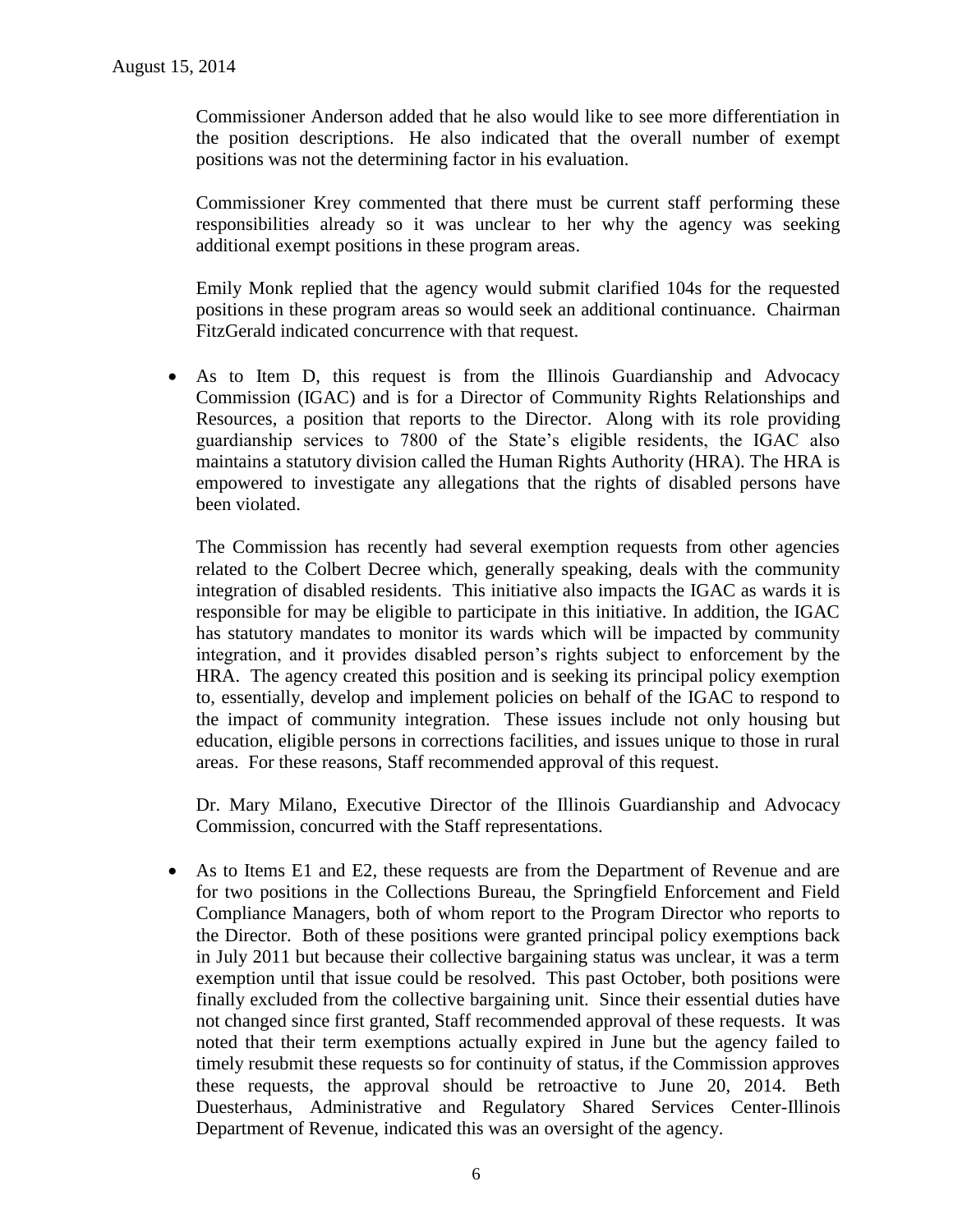**IT WAS MOVED BY COMMISSIONER ANDERSON, SECONDED BY COMMISSIONER URLACHER, AND THE MOTION ADOPTED 3-1 (COMMISSIONER KREY VOTED NO AND COMMISSIONER CUMMINGS ABSTAINED), TO CONTINUE THE REQUEST FOR 4D(3) EXEMPTION FOR THE FOLLOWING POSITIONS:**

**C1: Assistant Deputy Director (Commerce & Economic Opportunity) C2: Deputy Chief of Staff (Commerce & Economic Opportunity)**

**C5: Illinois Works Manager (Commerce & Economic Opportunity)**

**IT WAS MOVED BY COMMISSIONER CUMMINGS, SECONDED BY COMMISSIONER KREY, AND THE MOTION ADOPTED 5-0, TO GRANT THE REQUEST FOR 4D(3) EXEMPTION FOR THE FOLLOWING POSITION:**

**D: Director, Community Human Rights Relationships & Resources (Guardianship and Advocacy Commission)**

**IT WAS MOVED BY COMMISSIONER KREY, SECONDED BY COMMISSIONER URLACHER, AND THE MOTION ADOPTED 5-0, TO GRANT THE REQUEST FOR 4D(3) EXEMPTION RETROACTIVE TO JUNE 20, 2014 FOR THE FOLLOWING POSITIONS:**

**E1: Springfield Collection Enforcement Director (Revenue) E2: Field Compliance Director (Revenue)**

**The following 4d(3) exemption requests were continued to the September 19, 2014 meeting on August 15, 2014:**

| <b>Position Number</b>  | 40070-42-00-010-05-01                       |
|-------------------------|---------------------------------------------|
| <b>Position Title</b>   | Senior Public Service Administrator         |
| Bureau/Division         | Marketing                                   |
| <b>Functional Title</b> | <b>Assistant Deputy Director</b>            |
| Incumbent               | Vacant                                      |
| Supervisor              | Deputy Director who reports to the Director |
| Location                | <b>Cook County</b>                          |

 **C1. Illinois Dept. of Commerce & Economic Opportunity**

## **C2. Illinois Dept. of Commerce & Economic Opportunity**

| <b>Position Number</b>  | 37015-42-00-000-03-01               |
|-------------------------|-------------------------------------|
| <b>Position Title</b>   | <b>Public Service Administrator</b> |
| Bureau/Division         | Director's Office                   |
| <b>Functional Title</b> | Deputy Chief of Staff               |
| Incumbent               | Vacant                              |
| Supervisor              | Director                            |
| Location                | <b>Cook County</b>                  |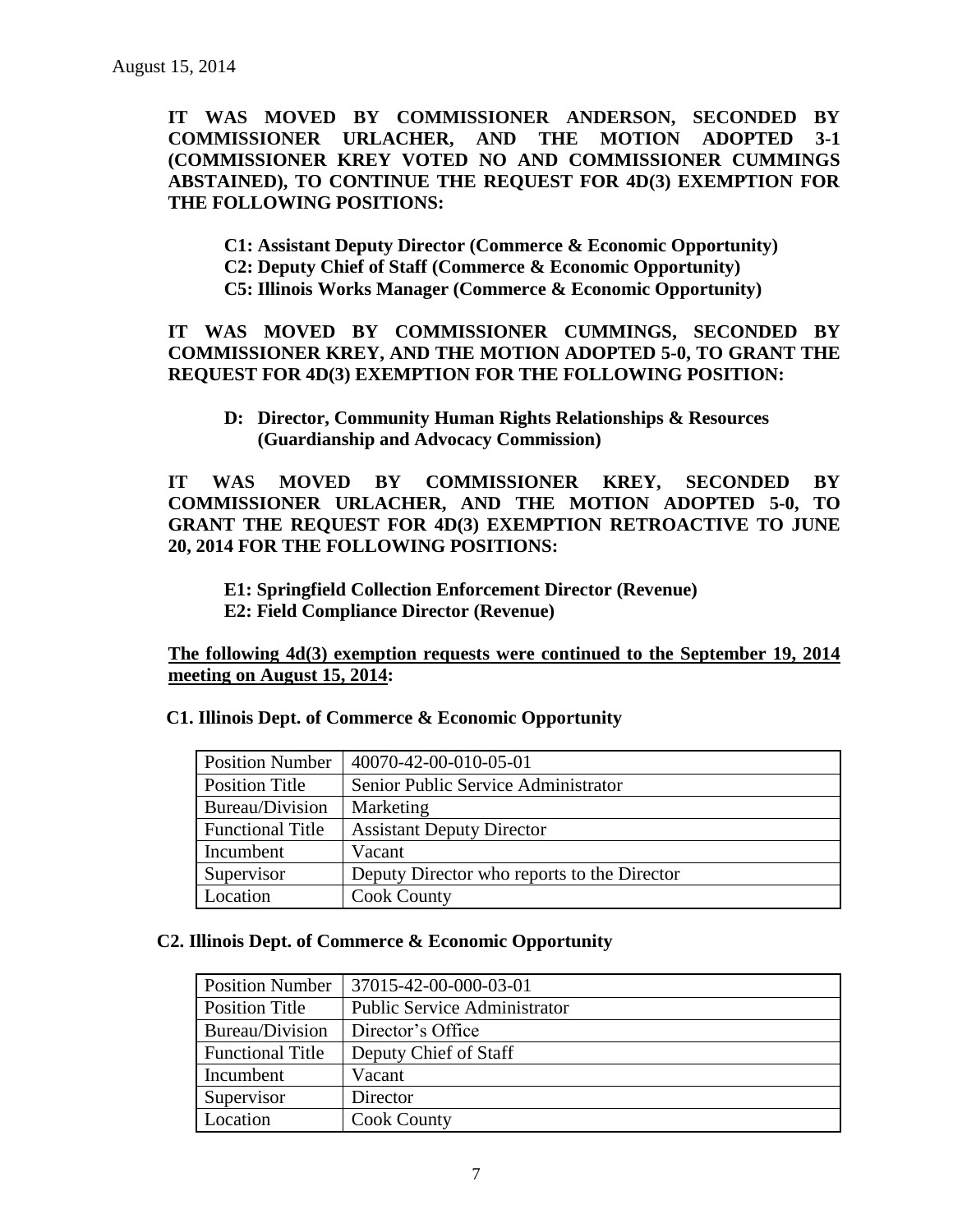| <b>Position Number</b>  | 40070-42-40-300-00-01                       |
|-------------------------|---------------------------------------------|
| <b>Position Title</b>   | Senior Public Service Administrator         |
| Bureau/Division         | <b>Employment and Training</b>              |
| <b>Functional Title</b> | Illinois Works Manager                      |
| Incumbent               | Vacant                                      |
| Supervisor              | Deputy Director who reports to the Director |
| Location                | <b>Sangamon County</b>                      |

# **C5. Illinois Dept. of Commerce & Economic Opportunity**

# **The following 4d(3) exemption requests were granted on August 15, 2014**

# **D. Illinois Guardianship & Advocacy Commission**

| <b>Position Number</b>  | 37015-50-70-020-00-02                                     |
|-------------------------|-----------------------------------------------------------|
| <b>Position Title</b>   | <b>Public Service Administrator</b>                       |
| Bureau/Division         | Director's Office                                         |
| <b>Functional Title</b> | Director-Community Human Rights Relationships & Resources |
| Incumbent               | Vacant                                                    |
| Supervisor              | Director                                                  |
| Location                | <b>Cook County</b>                                        |

# **E1. Illinois Department of Revenue (granted retroactive to June 20, 2014)**

| <b>Position Number</b>  | $40070 - 25 - 48 - 200 - 00 - 01$ <sup>1</sup>           |
|-------------------------|----------------------------------------------------------|
| <b>Position Title</b>   | Senior Public Service Administrator                      |
| Bureau/Division         | <b>Collections/Collection Enforcement</b>                |
| <b>Functional Title</b> | Springfield Collection Enforcement Director              |
| Incumbent               | Steven D. Hayes                                          |
| Supervisor              | Collections Program Director who reports to the Director |
| Location                | <b>Sangamon County</b>                                   |

# **E2. Illinois Department of Revenue (granted retroactive to June 20, 2014)**

| <b>Position Number</b>  | $40070 - 25 - 48 - 500 - 00 - 01^2$                      |
|-------------------------|----------------------------------------------------------|
| <b>Position Title</b>   | Senior Public Service Administrator                      |
| Bureau/Division         | <b>Collections/Field Compliance</b>                      |
| <b>Functional Title</b> | <b>Field Compliance Director</b>                         |
| Incumbent               | Vincent Cacioppo                                         |
| Supervisor              | Collections Program Director who reports to the Director |
| Location                | <b>Williamson County</b>                                 |

 $\overline{a}$ 

 $1$  Exemption was granted on June 21, 2013 for one year.

 $2^2$  Exemption was granted on June 21, 2013 for one year.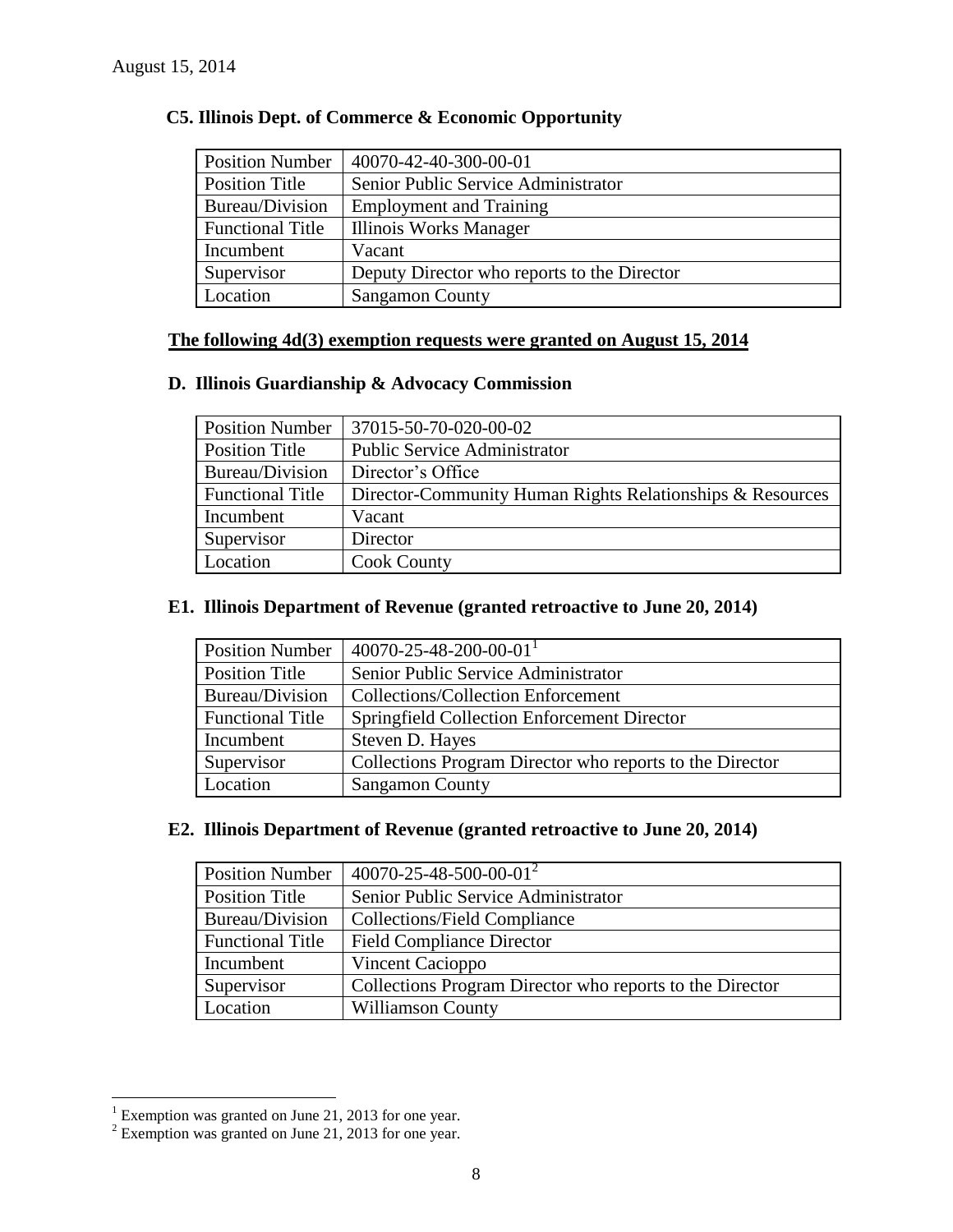## VI. CLASS SPECIFICATIONS

#### **A. Governing Rule – Section 1.45 Classification Plan**

The Commission will review the class specifications requiring Commission approval under the Classification Plan and will approve those that meet the requirements of the Personnel Code and Personnel Rules and conform to the following accepted principles of position classification:

- a) The specifications are descriptive of the work being done or that will be done;
- b) Identifiable differentials are set forth among classes that are sufficiently significant to permit the assignment of individual positions to the appropriate class;
- c) Reasonable career promotional opportunities are provided;
- d) The specifications provide a reasonable and valid basis for selection screening by merit examinations;
- e) All requirements of the positions are consistent with classes similar in difficulty, complexity and nature of work.

The following class titles were submitted for creation or revision by the Director of the Illinois Department of Central Management Services (CMS):

- **B. Paralegal Assistant (revise) Corrections Law Library Assistant (create)**
- **C. Food Services Program Manager (revise)**
- **D. Human Services Caseworker (revise)**
- **E. Metrologist Associate (revise)**
- **F. Clinical Psychologist (revise) Psychologist III (revise)**
- **G. Public Service Supervisor (create) Public Service Executive (create)**
- **H. Social Services Career Trainee (revise)**
- **I. Veterans Service Officer (revise)**

Staff Analysis: Prior to the meeting, Assistant Executive Director Andrew Barris had questions regarding the following class specifications submitted for creation or revision to which Chris Nickols from CMS Technical Services provided the following responses: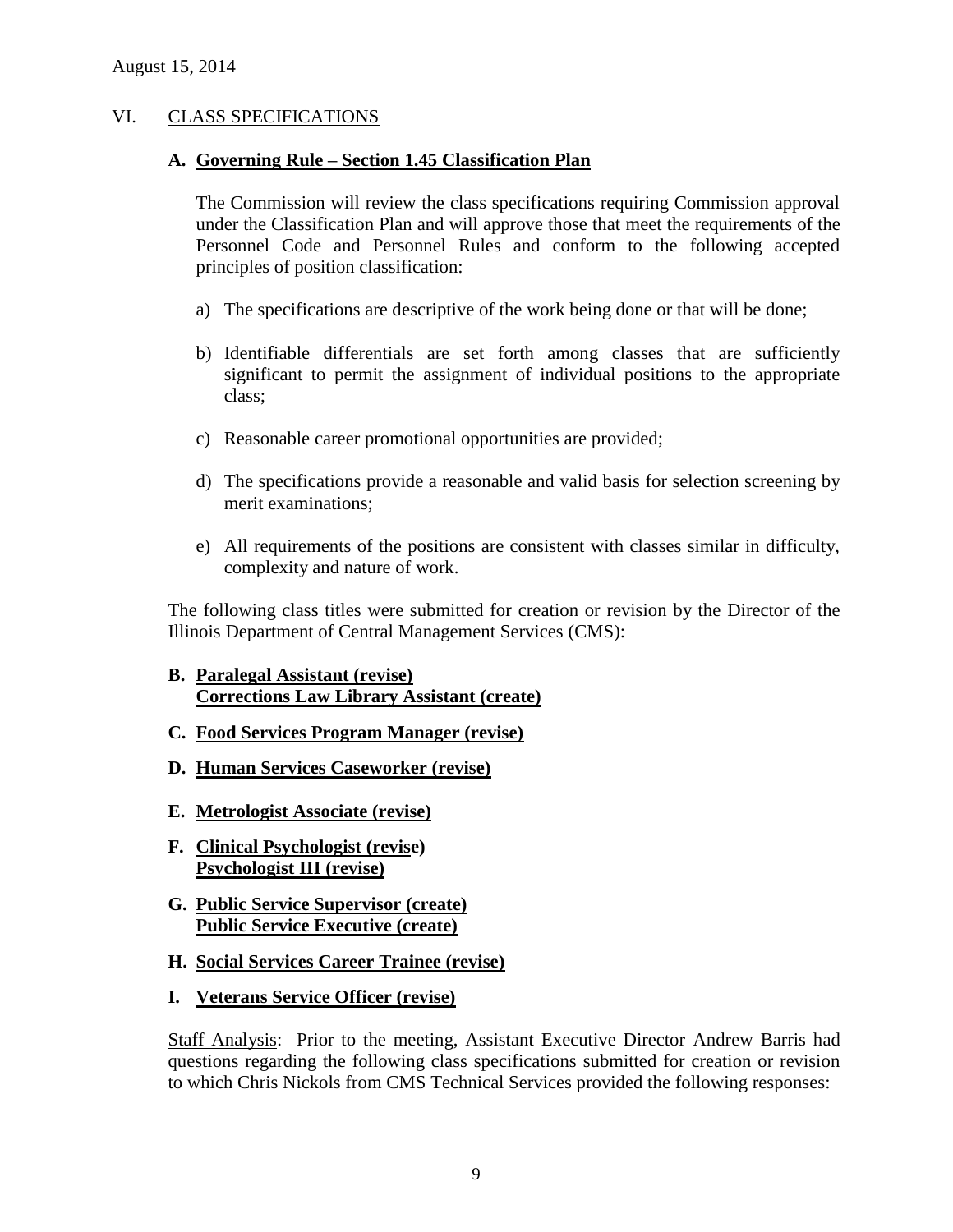Regarding Item B, Paralegal Assistant and Corrections Law Library Assistant, Barris inquired what the term "discrete class" meant and why are some Corrections Law Library Assistants in collective bargaining units while others are not. Nickols explained that the Corrections Law Library Assistant will be created as a discrete class (separate and distinct) from the Paralegal Assistant class. The interpretation that some Assistants are in a collective bargaining unit while others are not is mistaken. The way this is presented on the proposal forms can seem inaccurate. The Department of Corrections employees (current Paralegal Assistants) performing this work will be grandfathered into the new class, Corrections Law Library Assistant. All current employees will retain their union status, rights and benefits. All future hires into the Corrections Law Library Assistant class will be allocated to positions established within the bargaining unit. None of the incumbents will be reclassified into a non-bargaining unit status class.

The Paralegal Assistant class is in the union. The Corrections Law Library Assistant must be created as a non-bargaining unit class and assigned a Merit System pay rate (MS-11) until it is petitioned for inclusion by the union and the Illinois Labor Relations Board (ILRB) certifies it into collective bargaining. This has not yet happened. For new classes, the proposal will always depict the Merit System (non-bargaining) pay rate. In this case, it is presented alongside a listing for the Corrections Law Library Assistant associated with the anticipated bargaining unit of RC-062 (to be certified by the ILRB as such), and CMS Labor Relations will establish a memorandum of understanding concerning the assignment of the collective bargaining pay rate. This is why the proposal report front page looks the way it does, which is admittedly odd.

Regarding Item C, Food Services Program Manager, Barris inquired if the state would still be involved in any way with licensing. Nickols explained that the Dietetic and Nutrition Services Practice Act, specifically, Section 1245.110, spells out in detail the requirements to be licensed to practice in the State of Illinois as a Dietitian. What it boils down to is the differences in requirements between the two programs. Although both require the same educational components, a nationally accredited curriculum by the Commission on Dietetic Registration for a Registered Dietitian (RD) program requires 300 more hours of supervised clinical practicum than that which the State of Illinois requires for licensure as a Dietitian Nutritionist. The RD requires 1200 hours and the Dietitian Nutritionist requires only 900 hours of supervised practice. The RD is what the agency wants. The RD certification will qualify an individual to be licensed by Illinois as a Dietitian Nutritionist, but an individual who has obtained only the Illinois licensure requirements would not qualify for the national certification. Either practitioner may be referred to as a "Dietitian."

Regarding Item E, Metrologist Associate, Barris inquired how long the title has been vacant, when was it posted, how long did it go without being able to be filled, and how many applicants applied that weren't qualified. Given the reduction in qualifications and experience, why is a Metrologist Associate needed as opposed to another class with the same generic qualifications, i.e., Office Assistant?

Nickols explained that the Metrologist Associate class has not been used since 2004. However, an earlier class study in 2011, which was never implemented due to changes in priorities and lack of funds, also was conducted to address problems in hiring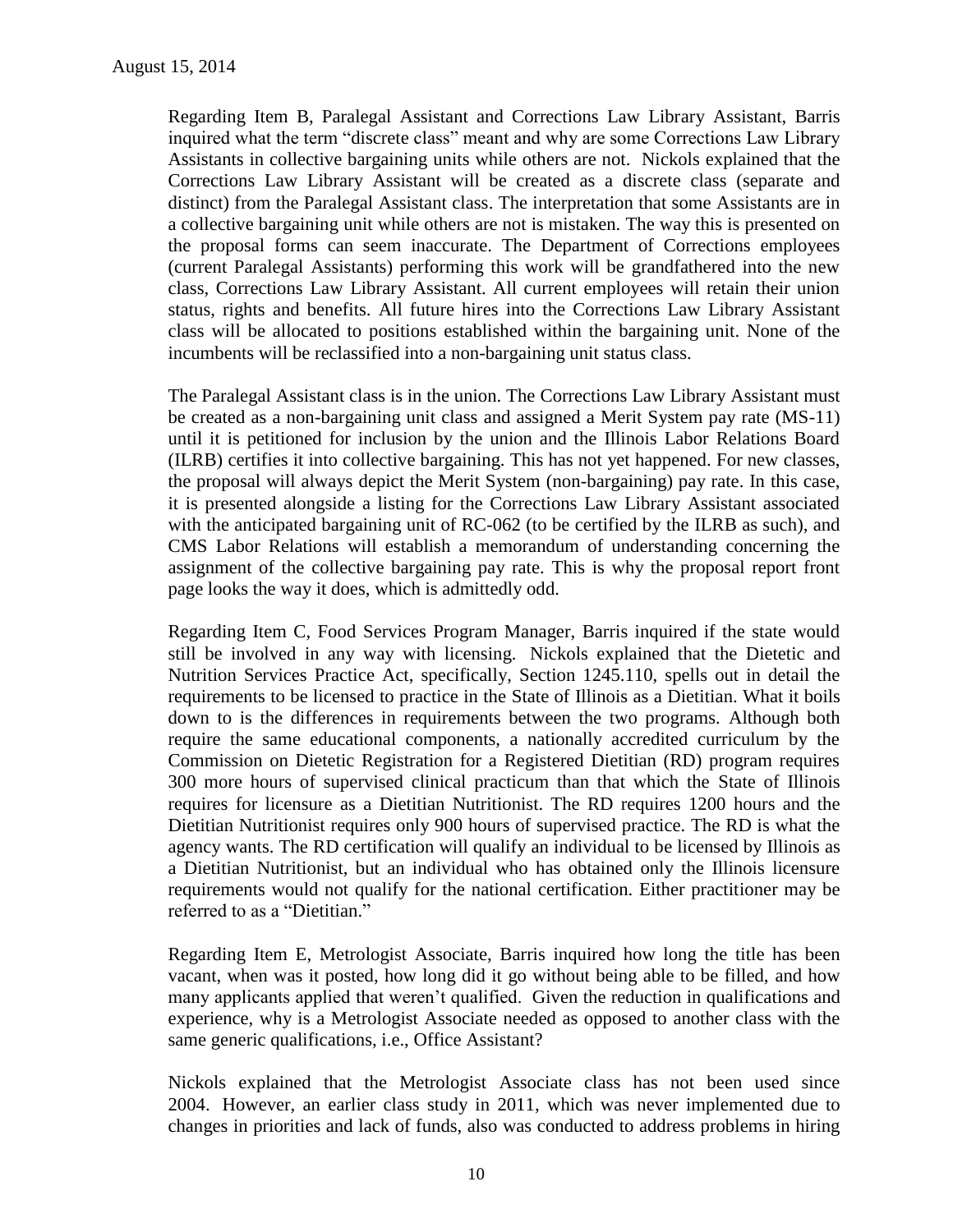employees to fill positions in the class. Neither the CMS Division of Examining and Counseling nor the Human Resources Section of Agriculture (the user agency) has readily accessible records of the applicants who did not qualify. Although the former could request the Bureau of Communications and Computer Services to run a report with this information, the data would not be available by the time of the meeting. Although the one year of experience is being removed from the requirements, the educational equivalency component remains the same: equivalent to two years of college with courses in physical sciences, mathematics, physics or engineering. The class also retains the requirement of a working knowledge of a wide range of calibration methods, techniques and instruments. These requirements are more specific than those found in generalist classes and warrant retention of a separate class. John Logsdon from Central Management Services-Technical Services confirmed that the title had been vacant since 2004.

Regarding Item G, Public Service Supervisor and Public Service Executive, Assistant Executive Director Barris inquired if this was the beginning of the fall of broadband titles. Is this being done so the positions remaining in the Public Service Administrator (PSA) class can distinguish themselves and apply for collective bargaining again? Why was an agreement reached regarding collective bargaining if these positions were excluded? What does the phrase mean "more discrete pay ranges" mean? Will some of the positions receive a pay raise in the new class? Will there be options within these new classes?

Chris Nickols, Central Management Services-Technical Services, explained that this is a continuation of the process to remove certain specific work roles from the broadly defined PSA and place them in classes which more closely describe the duties and responsibilities associated with the work roles. The first occurrence was the creation of the Technical Advisor Advanced Program Specialist on May 1, 2005, for certain former PSA option 8L positions (attorneys) located in specific areas within the Departments of Revenue and Financial and Professional Regulation. The Public Service Executive and Public Service Supervisor classes have been created for PSA positions not covered by collective bargaining which were classified as PSA primarily by their supervisory responsibilities. The classes will continue to use the same options established for the PSA. Central Management Services is required by Article XXVI, Section 8 of the master agreement between AFSCME and the State of Illinois to notify the union at least 21 days prior to sending a new class to the Civil Service Commission for approval; this agreement encompasses all classes – regardless of union representation. Nickols opined that in the past, the members of the Civil Service Commission have been unwilling to approve class specifications which have not had a union sign off. "Discrete pay ranges" refers to salary grades that are more narrowly defined than a Broad-Banded Range. An incumbent should not receive a pay raise in this reclassification unless his/her current pay is below the minimum for the new class.

Regarding Item H, Social Services Career Trainee and Item I, Veterans' Service Officer, Assistant Executive Director Barris inquired how the revisions would affect the probation period for employees in the classes.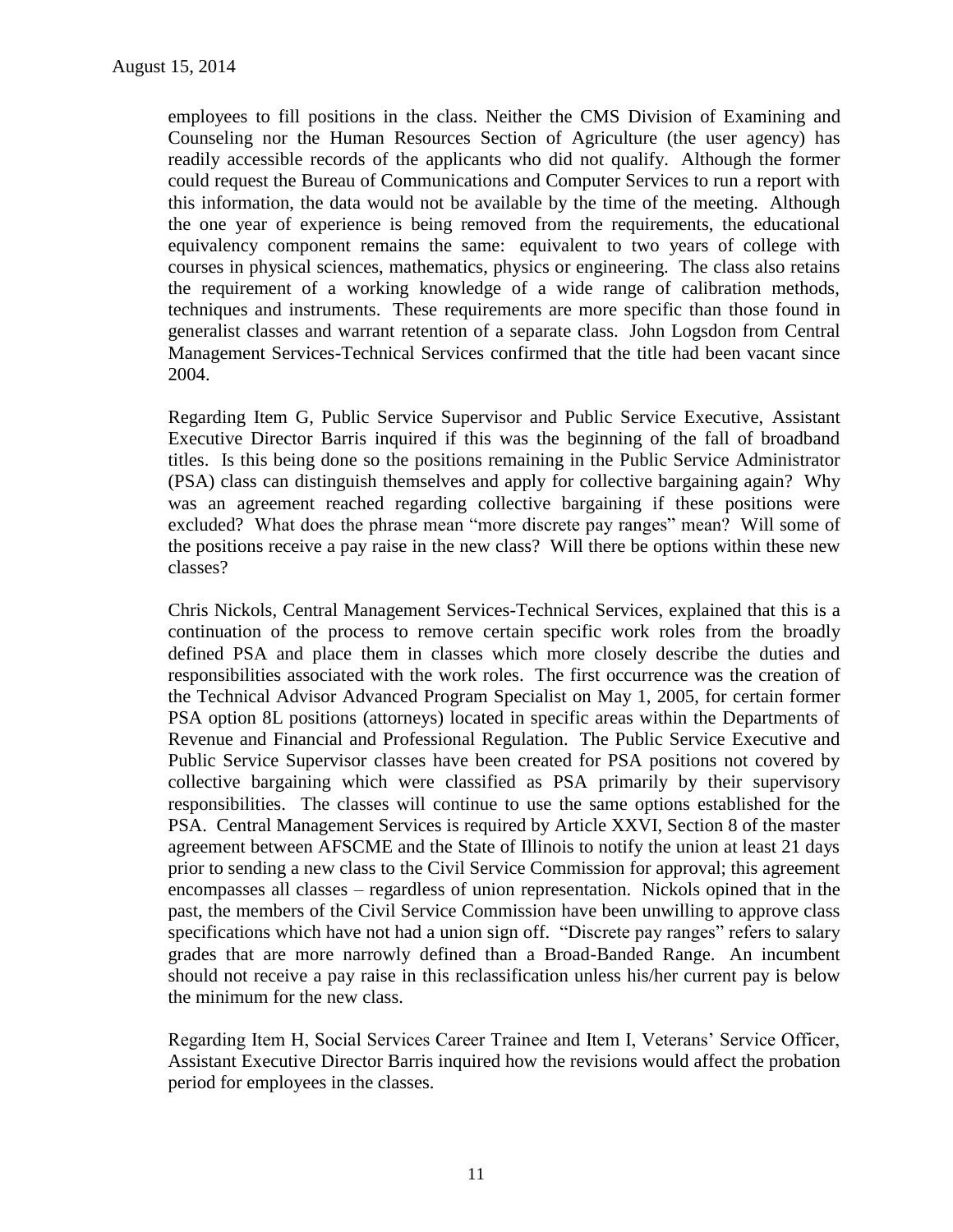Chris Nickols, Central Management Services-Technical Services, explained that revisions to this Social Services Career Trainee (SSCT) class specification will not affect current practices already in place. All SSCTs whose positions are linked to a target title other than Rehabilitation Counselor serve a trainee status period of six to twelve months. SSCTs that are targeted to become a Rehabilitation Counselor have a trainee period of up to 48 months. The probationary status of any current SSCT would not change from that for which it was set at the time of hire. Additionally, if a person is already employed by the State of Illinois and accepts a position as a SSCT, the length of time that person is in probationary status is four months. If a person is not already employed by the State of Illinois, and accepts a position as a SSCT, the length of time that person is in probationary status is six months. Nickols explained that the probationary period for the Veterans' Service Officer was the same as Item H above. Nickols also explained that the U.S. Department of Veterans Affairs (DVA) accreditation process is not time-dependent. The DVA accreditation is "achieved by completion of the State of Illinois Department of Veterans' Affairs self-paced training and certification testing with a minimum score of  $70\%$ ."

# **IT WAS MOVED BY COMMISSIONER ANDERSON, SECONDED BY COMMISSIONER CUMMINGS, AND THE MOTION ADOPTED 5-0 TO APPROVE THE CREATION AND REVISION OF THE FOLLOWING CLASS TITLES TO BE EFFECTIVE ON SEPTEMBER 1, 2014:**

- **B. Paralegal Assistant (revise) Corrections Law Library Assistant (create)**
- **C. Food Services Program Manager (revise)**
- **D. Human Services Caseworker (revise)**
- **E. Metrologist Associate (revise)**
- **F. Clinical Psychologist (revise) Psychologist III (revise)**
- **G. Public Service Supervisor (create) Public Service Executive (create)**
- **H. Social Services Career Trainee (revise)**
- **I. Veterans Service Officer (revise)**

**IT WAS MOVED BY COMMISSIONER KREY, SECONDED BY COMMISSIONER URLACHER, AND THE MOTION ADOPTED 5-0 TO DISAPPROVE ANY CLASS SPECIFICATIONS RECEIVED BY THE COMMISSION NOT CONTAINED IN THIS REPORT TO ALLOW ADEQUATE STUDY.**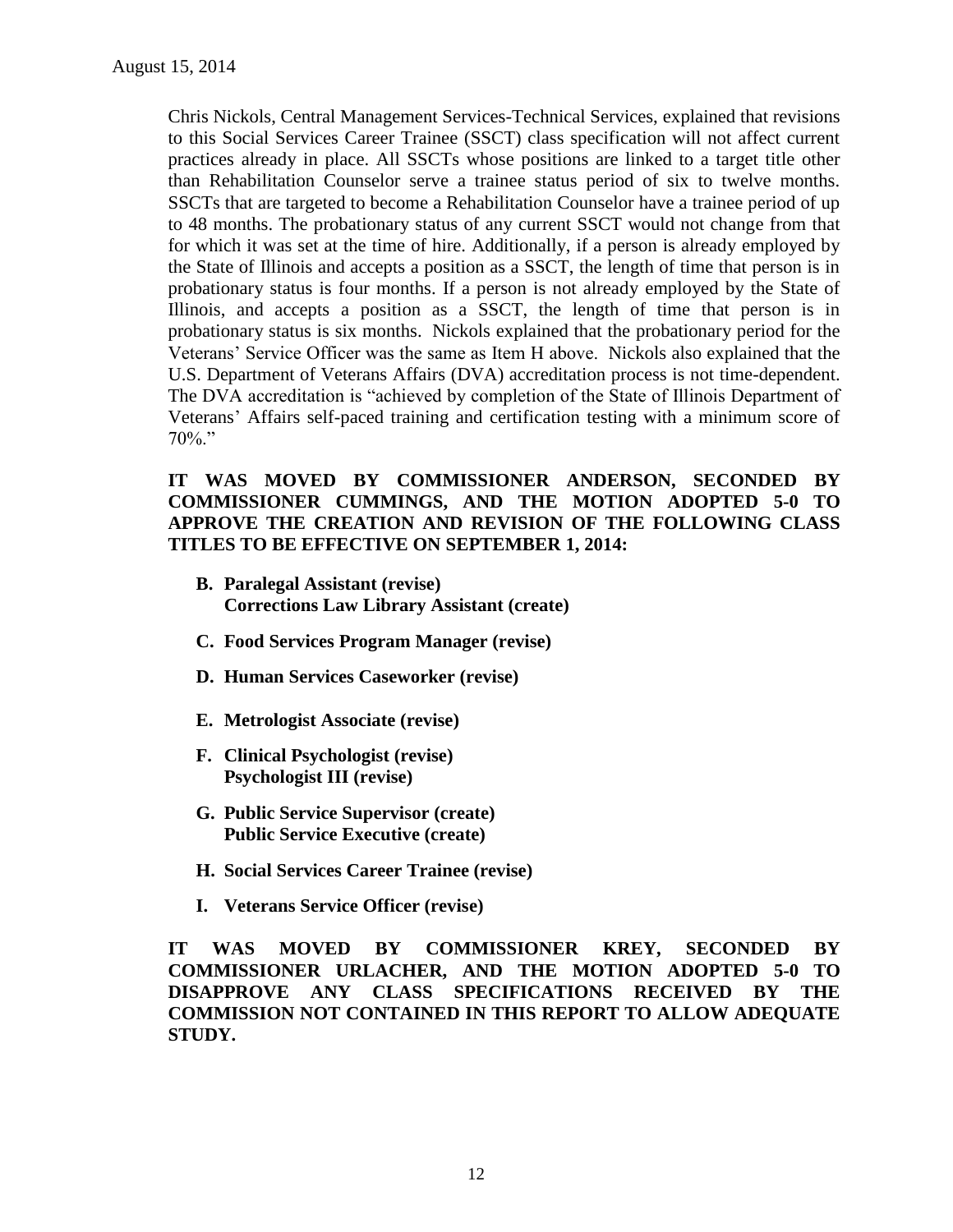Oral Argument before the Commission on Illinois Department of Natural Resources (DNR), Petitioner v. Anthony C. Mayville, Respondent, DA-39-14.

Emma Steimel, Assistant Attorney General, appeared on behalf of the Petitioner and thanked the Commissioners for the opportunity to present oral argument directly to the Commissioners. She briefly recited a history of the appeal and pointed out how this was a simple case of a coal regulator accepting a political donation from a coal company that he regulated. Doing so was a violation of both DNR policy and criminal law. She noted two issues the agency had with Findings of Fact in the Proposal for Decision, and stressed how the Administrative Law Judge found that the check being made out to the Washington County Democrats was a distinction without a difference. She concluded by noting that the Commission does not exist to protect bad employees.

Chairman FitzGerald asked how this contribution was found. Emma Steimel indicated the agency discovered it.

Commissioner Cummings asked if Anthony Mayville was running for State Representative. Emma Steimel indicated yes. Commissioner Cummings followed up by asking if this was one check of many. Emma Steimel indicated it was.

Commissioner Urlacher asked if Anthony Mayville controlled both the County Democrat and his own personal campaign accounts. Emma Steimel stated he did.

Commissioner Cummings asked for confirmation that Anthony Mayville did not bring the contribution to the agency's attention. Emma Steimel acknowledged that he did not.

# VII. MOTION TO CLOSE A PORTION OF THE MEETING

**IT WAS MOVED BY COMMISSIONER CUMMINGS, SECONDED BY COMMISSIONER ANDERSON, AND BY ROLL CALL VOTE THE MOTION ADOPTED 5-0 TO CLOSE A PORTION OF THE MEETING PURSUANT TO SUBSECTIONS 2(c)(1), 2(c)(4), AND 2(c)(11) OF THE OPEN MEETINGS ACT.**

| <b>FITZGERALD YES</b> |      | <b>ANDERSON</b> | <b>YES</b> |
|-----------------------|------|-----------------|------------|
| <b>CUMMINGS</b>       | YES  | <b>KREY</b>     | YES.       |
| URLACHER              | YES. |                 |            |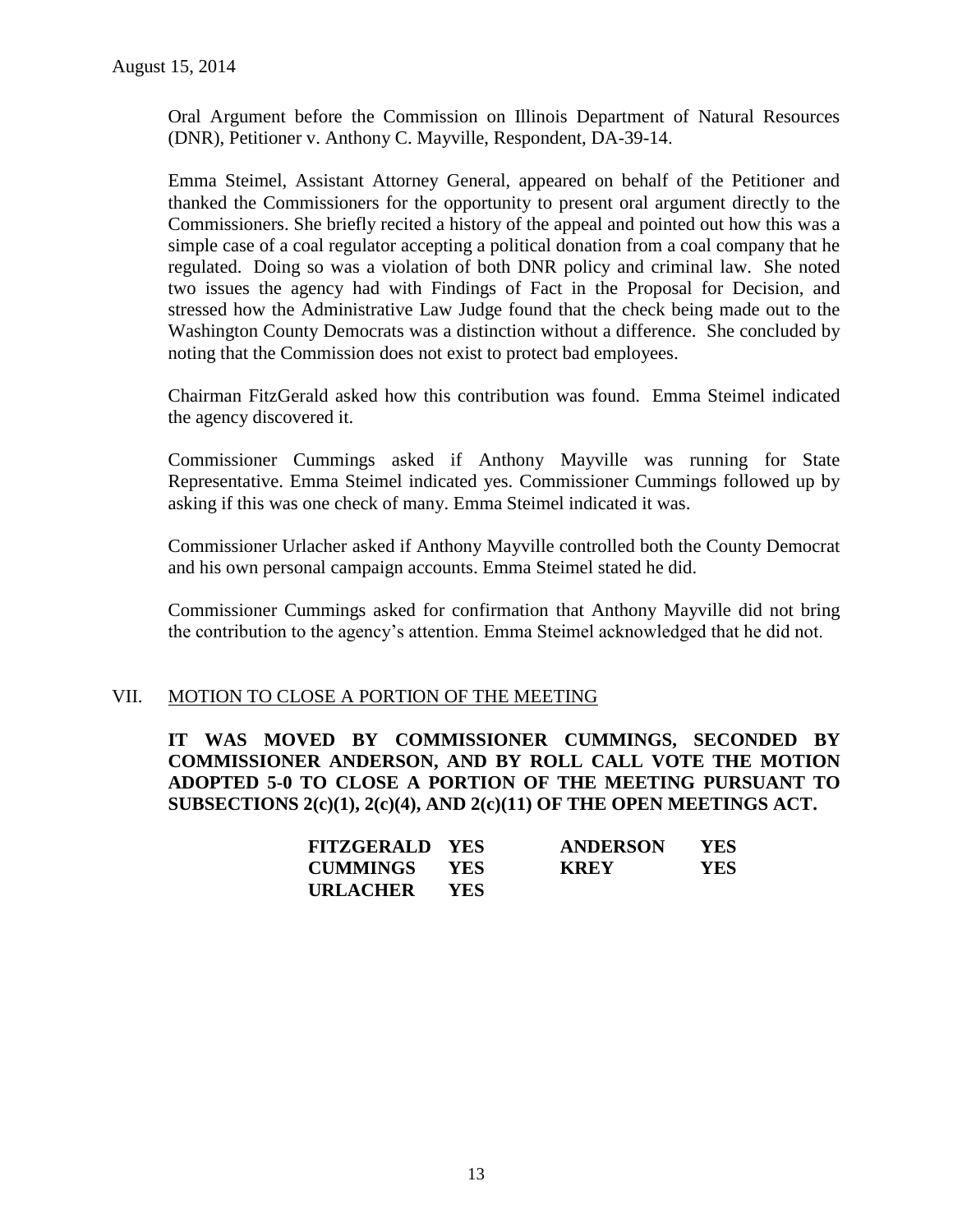## VIII. RECONVENE THE OPEN MEETING

Upon due and proper notice the regular open meeting of the Illinois Civil Service Commission was reconvened at 607 East Adams Street, Suite 801, Springfield, Illinois at 11:32 a.m.

## PRESENT

Chairman Garrett P. FitzGerald; James B. Anderson, Anita M. Cummings, Susan Moylan Krey, and Casey Urlacher, Commissioners; Daniel Stralka, Executive Director; and Andrew Barris, Assistant Executive Director.

## IX. NON-MERIT APPOINTMENT REPORT

The Personnel Code permits non-merit appointments for a limited period of time, i.e., emergency appointments shall not exceed 60 days and shall not be renewed, and positions shall not be filled on a temporary or provisional basis for more than six months out of any twelve-month period. Consecutive non-merit appointments are not violative of the Code; however, they do present a possible evasion of merit principles and should be monitored. Set forth below is the number of consecutive non-merit appointments made by each department.

| <b>Agency</b>                         | 6/30/14        | 7/31/14          | 7/31/13        |
|---------------------------------------|----------------|------------------|----------------|
| Aging                                 | 2              | 0                |                |
| Agriculture                           | 0              | 0                | 2              |
| <b>Arts Council</b>                   | 0              | 0                |                |
| <b>Central Management Services</b>    | 6              | 3                | $\overline{2}$ |
| <b>Children and Family Services</b>   | 6              | 3                | 10             |
| Corrections                           |                |                  | 0              |
| <b>Criminal Justice Authority</b>     |                | 1                | $\theta$       |
| <b>Healthcare and Family Services</b> | 10             | 8                | 21             |
| <b>Historic Preservation Agency</b>   | 5              | 5                | 0              |
| Human Rights Department               |                |                  | 0              |
| <b>Human Services</b>                 | $\overline{4}$ | $\overline{2}$   |                |
| Insurance                             |                |                  |                |
| Juvenile Justice                      |                | 1                | 0              |
| <b>Natural Resources</b>              | 28             | 28               | 0              |
| Property Tax Appeal Board             | $\theta$       | $\boldsymbol{0}$ | 3              |
| <b>Public Health</b>                  | 0              | $\bf{0}$         | $\overline{2}$ |
| Revenue                               | 3              | 3                | 5              |
| <b>State Police Merit Board</b>       | $\overline{0}$ | 0                |                |
| <b>State Retirement Systems</b>       | 3              |                  | 0              |
| Veterans' Affairs                     |                | $\boldsymbol{0}$ | 4              |
| <b>Totals</b>                         | 73             | 58               | 54             |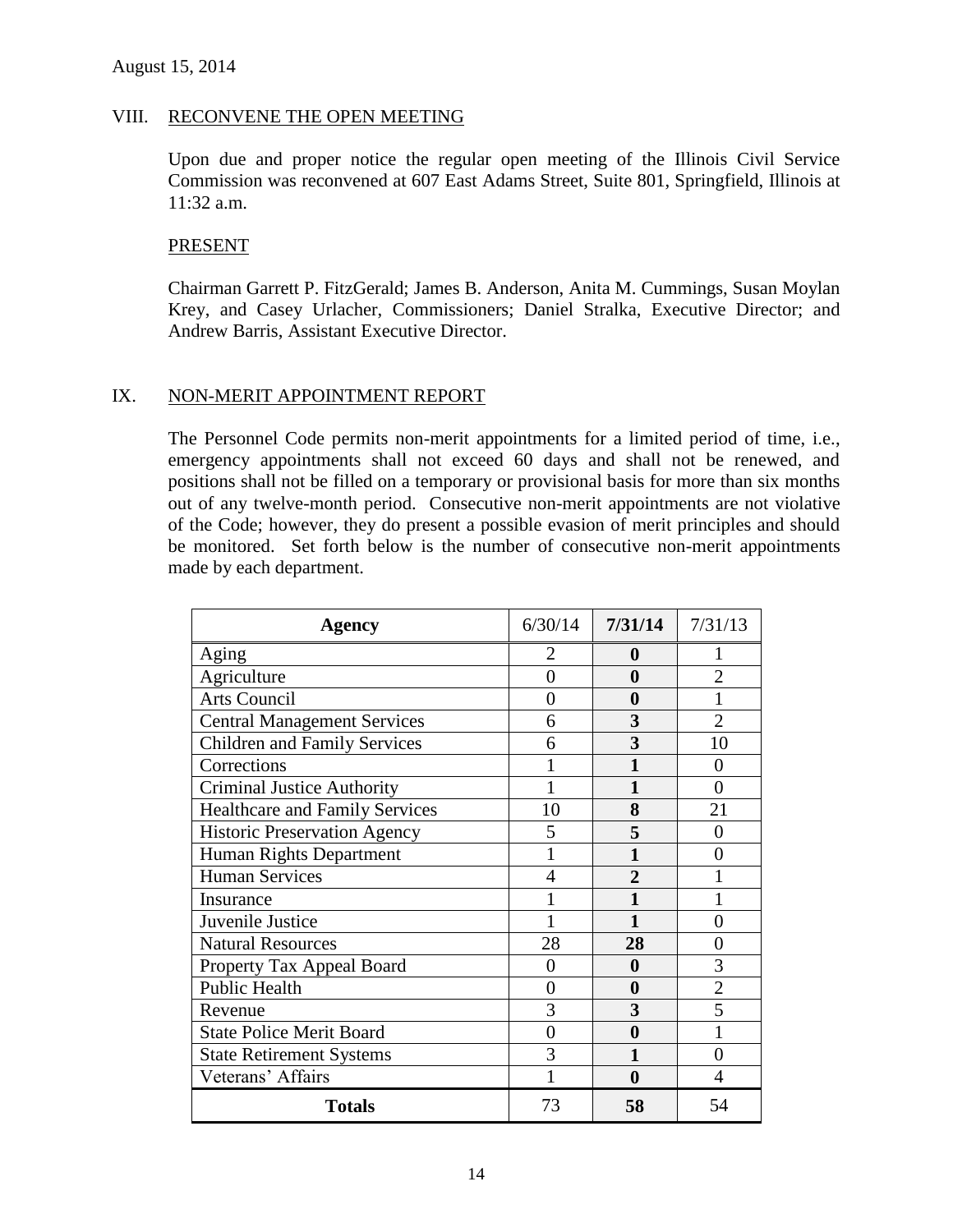# X. PUBLICLY ANNOUNCED DECISIONS RESULTING FROM APPEALS

#### **DA-26-14**

| Employee    | Stefon A. Wright      | <b>Appeal Date</b>   | 2/20/14           |
|-------------|-----------------------|----------------------|-------------------|
| Agency      | <b>Human Services</b> | <b>Decision Date</b> | 7/22/14           |
| Appeal Type | Discharge             | Proposal for         | Uphold discharge. |
| ALJ         | <b>Andrew Barris</b>  | Decision             |                   |

**IT WAS MOVED BY COMMISSIONER URLACHER, SECONDED BY COMMISSIONER CUMMINGS, AND BY ROLL CALL VOTE OF 5-0 THE MOTION ADOPTED TO AFFIRM AND ADOPT THE PROPOSAL FOR DECISION OF THE ADMINISTRATIVE LAW JUDGE THAT THE WRITTEN CHARGE FOR DISCHARGE HAS BEEN PROVEN AND WARRANTS DISCHARGE FOR THE REASONS SET FORTH IN THE PROPOSAL FOR DECISION.**

| <b>FITZGERALD YES</b> |            | <b>ANDERSON</b> | <b>YES</b> |
|-----------------------|------------|-----------------|------------|
| <b>CUMMINGS YES</b>   |            | <b>KREY</b>     | YES.       |
| <b>URLACHER</b>       | <b>YES</b> |                 |            |

#### **DA-39-14**

| Employee    | Anthony C. Mayville      | Appeal Date         | 4/15/14                |
|-------------|--------------------------|---------------------|------------------------|
| Agency      | <b>Natural Resources</b> | Decision Date       | 7/31/14                |
| Appeal Type | Discharge                | <b>Proposal for</b> | 60-day suspension plus |
| <b>ALJ</b>  | <b>Andrew Barris</b>     | Decision            | duration of suspension |
|             |                          |                     | pending discharge.     |

**IT WAS MOVED BY COMMISSIONER CUMMINGS, SECONDED BY COMMISSIONER ANDERSON, AND BY ROLL CALL VOTE OF 5-0 THE MOTION ADOPTED TO AFFIRM AND ADOPT THE PROPOSAL FOR DECISION OF THE ADMINISTRATIVE LAW JUDGE THAT THE WRITTEN CHARGES FOR DISCHARGE HAVE BEEN PARTIALLY PROVEN AND WARRANT A 60-DAY SUSPENSION PLUS THE DURATION OF HIS SUSPENSION PENDING DISCHARGE FOR THE REASONS SET FORTH IN THE PROPOSAL FOR DECISION.**

| <b>FITZGERALD YES</b> |            | <b>ANDERSON</b> | <b>YES</b> |
|-----------------------|------------|-----------------|------------|
| <b>CUMMINGS YES</b>   |            | <b>KREY</b>     | <b>YES</b> |
| URLACHER              | <b>YES</b> |                 |            |